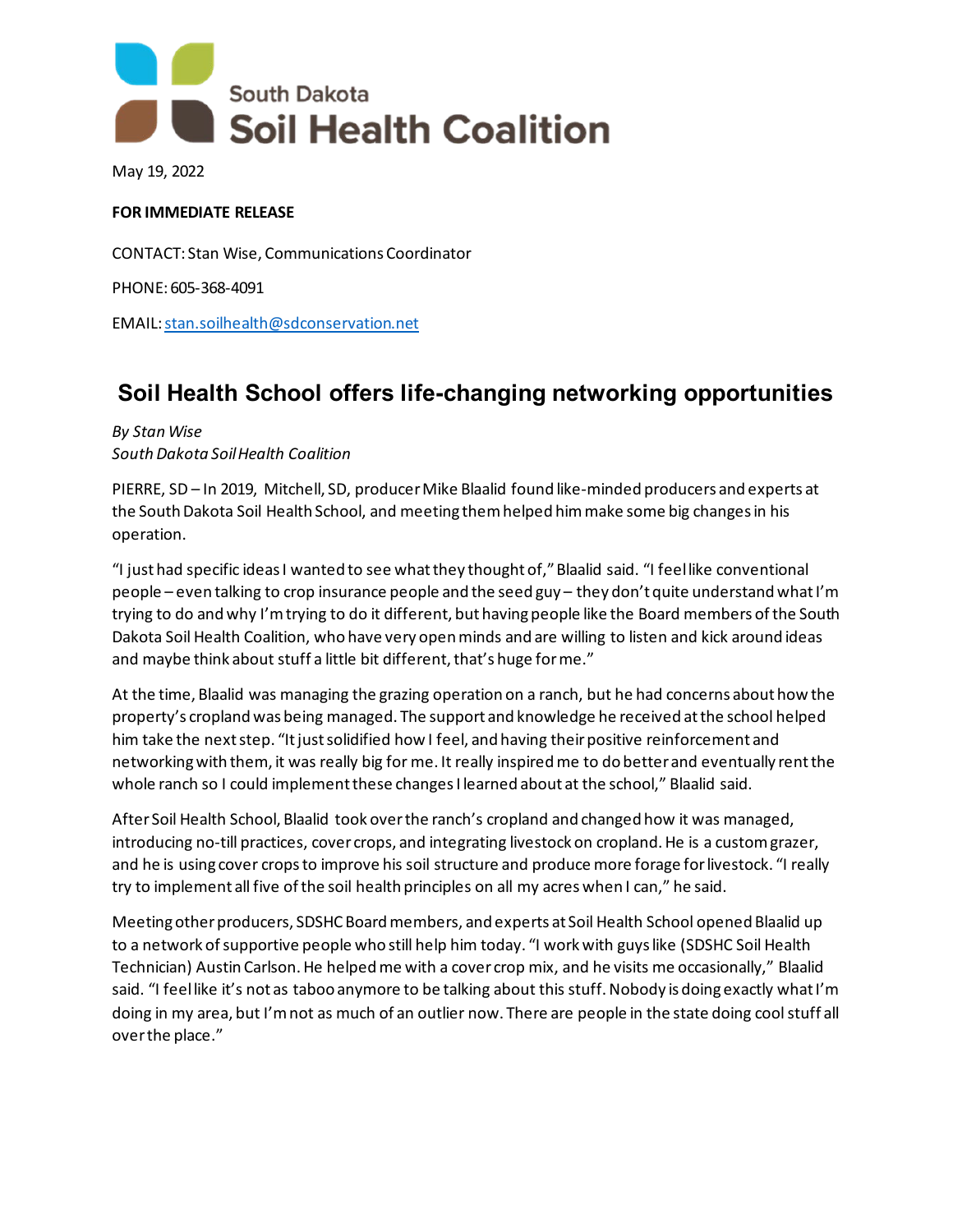People who want to learn more about sustainable agriculture and network with experienced soil health producers and industry experts can register for the 2022 Soil Health School, Aug. 31-Sept. 2, hosted on the Bruce Carlson and Anthony Bly farms near Garretson, SD.

South Dakota State University Extension Soils Field Specialist Anthony Bly said this year's school will include a focus on the importance of erosion control and that attendees would get to experience all of the elements of a diverse rotation. His farm uses a five-year rotation, and the Carlsons use a three-way rotation.

"We're going to show exactly why we do what we do," Bly said. "It will be made clear."

Soil Health School includes classroom presentations and discussions as well as field tours and exercises. Various cash crop and cover crop rotations will be demonstrated in the working fields of the host farms, and cover crop grazing exercises and information will focus on both cattle and sheep. Class size is limited to 30 people so that participants can have more contact with instructors and SDSHC Board members.

The cost to attend Soil Health School is \$150 for the first person from an operation and \$75 for each additional person from that operation. A block of rooms has been reserved for a nightly rate of \$98.10 at the Quality Inn in Brandon, SD. Participants can learn more and register at [www.sdsoilhealthcoalition.org/event-calendar/soil-health-school/.](https://www.sdsoilhealthcoalition.org/event-calendar/soil-health-school/)



*SD Soil Health Coalition photo*

Instructor Lee Briese, center, leads a discussion from a soil pit at the 2021 Soil Health School.

Download high-resolution photo a[t https://bit.ly/3PnLsZ3.](https://bit.ly/3PnLsZ3)